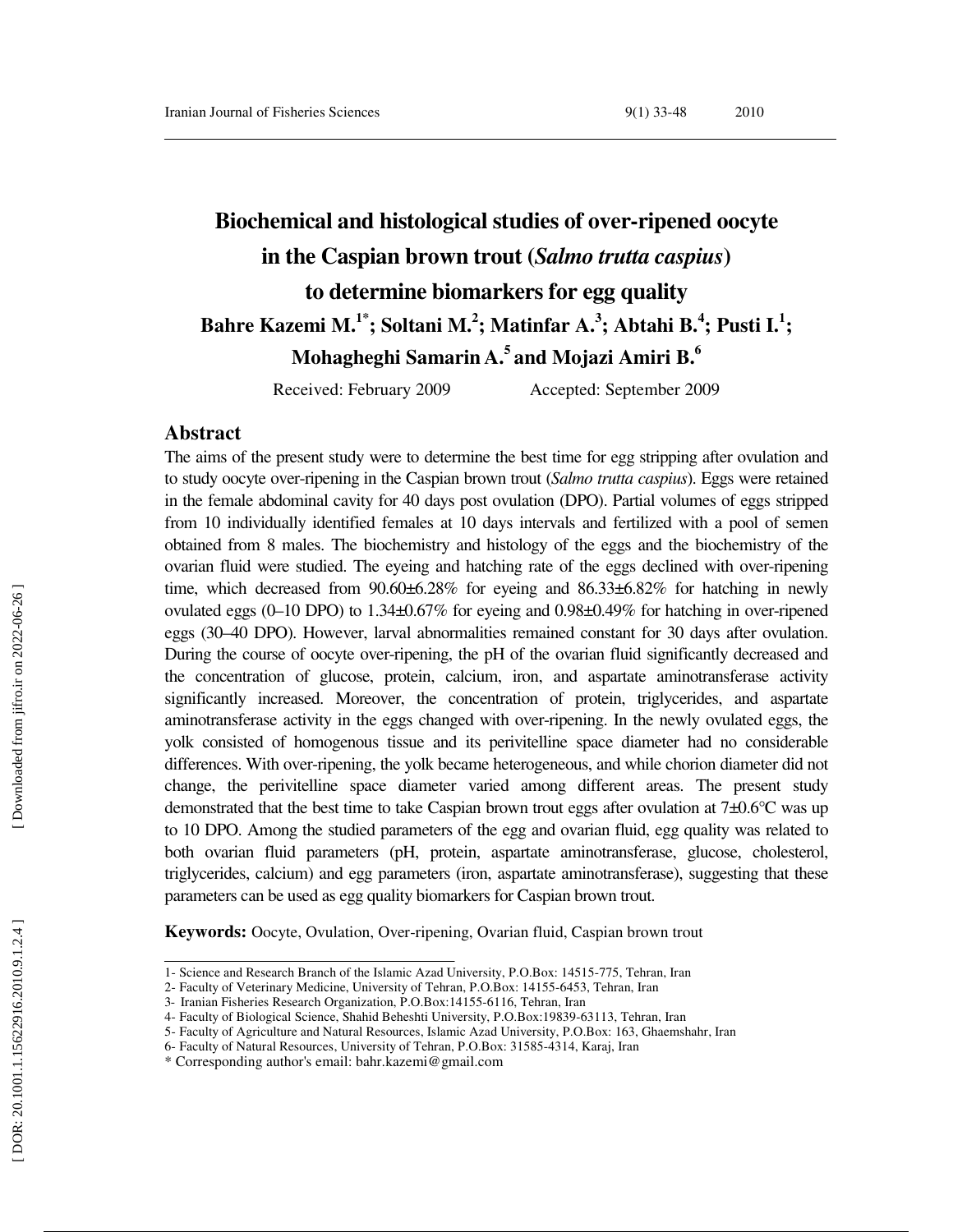### **Introduction**

Post-ovulation oocyte aging in the ovary or coelomic cavity of fish causes overripening of eggs, which always diminishes eggs quality (Lahnsteiner, 2000). This degradation has been demonstrated in the form of decreased fertilization, eyeing, and hatching rates and as increases in morphological abnormalities or in the appearance of various ploidy abnormalities in larvae (Sakai *et al*., 1975; Craik & Harvey, 1984; Lahnsteiner, 2000; Aegerter & Jalabert, 2004). Thus, over-ripening is one of the limiting factors in successful artificial spawning. This issue is particularly important among salmonids, because their ovulation is spontaneous and occurs without administration of hormones. Moreover, predicting egg quality in salmonids is difficult because simple and reliable tests are lacking. To solve this problem, a study of the physiological and biochemical changes that gradually appear in the eggs and ovarian fluid of salmonids during the post-ovulation period would be useful, as would determination of the threshold for egg quality degradation.

The influence of aging of eggs in the coelomic cavity of salmonids on egg quality for different time intervals and under different temperature conditions has been well studied (Sakai *et al*., 1975; Springate *et al*., 1984; Gaudemar & Beall, 1998; Azuma *et al*., 2003; Bonnet *et al*., 2003; Mohagheghi Samarin *et al*., 2008). Also, some information is available about the morphological, physiological, and biochemical changes that occur in the egg and ovarian fluid of rainbow trout during the overripening period. Craik and Harvey (1984) reported that over-ripening in rainbow trout (*Oncorhynchus mykiss*) is accompanied by changes in water content of the egg, chorion weight, and quantities of lipid, protein, iron and calcium in the egg. Lahnsteiner (2000) showed that only the biochemical parameters of the ovarian fluid such as esterified and non-esterified fatty acids, protein, acid phosphatase, aspartate aminotransferase and the pH are suitable parameters for predicting egg quality in rainbow trout. Also for rainbow trout, Aegerter and Jalabert (2004) demonstrated the relationship between egg quality and female weight, pH, and osmolality of the ovarian fluid, and Rime *et al*. (2004) showed that changes in protein content in the ovarian fluid can be used to predict egg quality during the over-ripening period.

Caspian brown trout (*Salmo trutta caspius*) is an indigenous salmonid to Iranian waters, and its population in the Caspian Sea is decreasing strikingly. Since 1985, the Iranian Fisheries Organization has been conducting artificial reproduction of the brood stocks and growing fry to the smolt level of this species and releasing them (Bahramian, 2001). The present study was performed to examine the effects of egg retention time on egg viability and to determine biomarkers to predict the egg quality of the Caspian brown trout. In particular, we addressed the following questions: How does post-ovulation oocyte aging (taking into account temperature) affect egg quality? Does the structure of the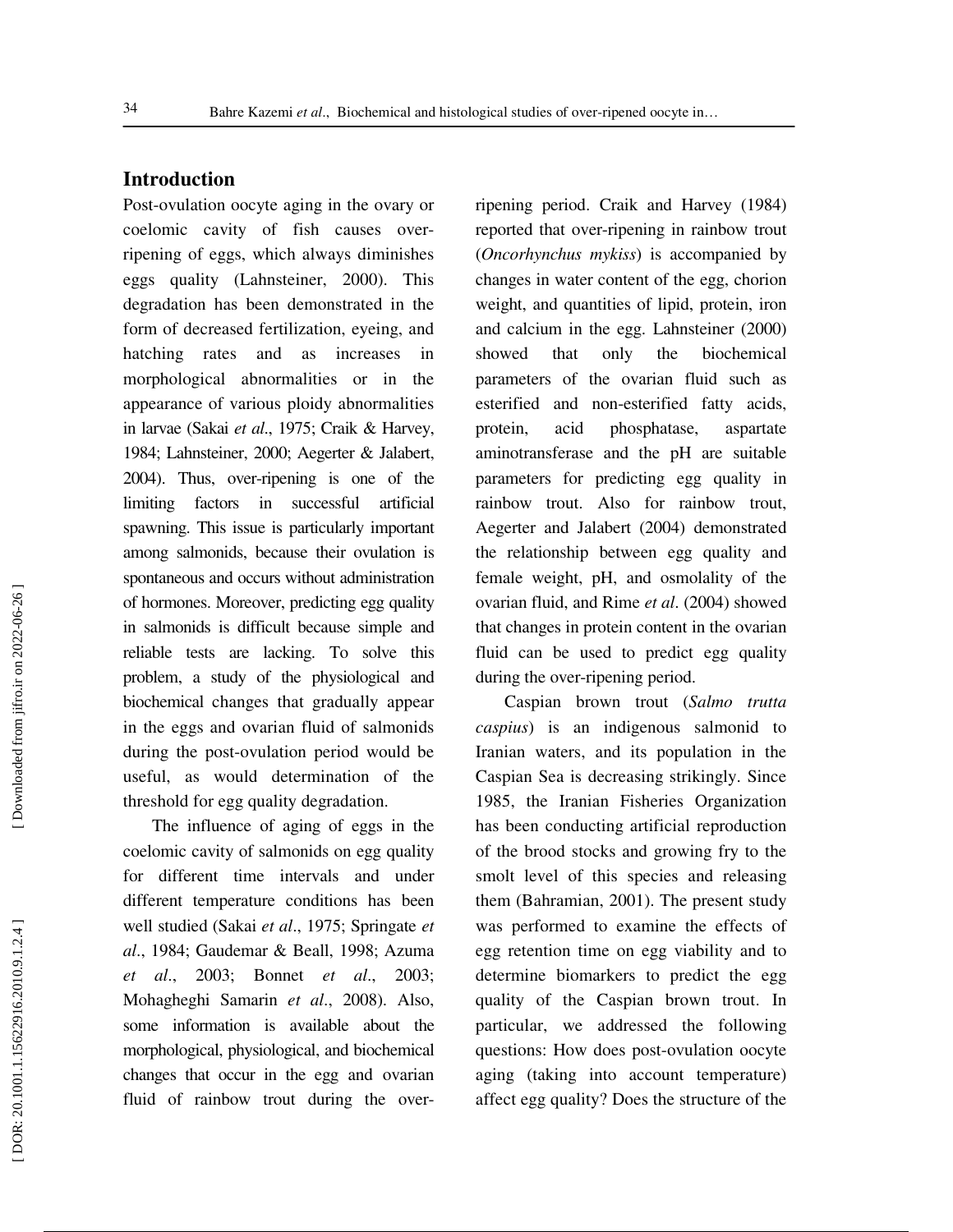egg (e.g., cortical vesicles, perivitelline space, and yolk) change during the course of over-ripening? How do the main biochemical parameters of the egg and ovarian fluid (e.g. glucose, cholesterol, triglycerides, protein, calcium, iron, aspartat aminotransferase enzyme activity and pH) change during over-ripening and are these changes related to egg quality?

### **Materials and methods**

In this study we used 4-year-old brood stocks of cultivated Caspian brown trout in their first spawning season in December, 2007. Three hundred female and male fish with the sexual ratio (2:1) were held in  $5m<sup>3</sup>$ outdoor ponds in Kelardasht Cold-water Fish Reproduction and Culturing Center, Mazandaran, Iran, under a natural photoperiod. The water in the ponds was a mixture of water from the nearby river and spring, and the water temperature throughout the experiment was  $7\pm0.6^{\circ}$ C. During the months preceding experiment, the brood stocks were fed a commercial diet (Biomar) composed of 46% protein and 22% fat once a day until satiation, except for a starvation period 1 month before the expected time of ovulation and spermiation.

To reduce the stress created by examination, the brood stocks were anaesthetized using 100ppm MS222 (Mohagheghi Samarin *et al*., 2008). Based on the examination, females that had already ovulated were removed from the population, and 62 of them were selected for the experiment because they were expected to ovulate soon based on their

appearance (abdominal and anal forms, body color). These fish were examined and checked for ovulation after 10 days and ten fish were selected randomly to be bred for the first time (total length:  $37.62 \pm 2.66$ cm; body weight: 452.77±69.68g). A partial volume (25g) of eggs of these females were stripped and fertilized with mixed milt repeatedly every 10 days for 40 days. The sperm used for fertilization was taken from 8 males mixed slowly in equal proportions. Spermatozoa density was 248.55 × 10 6 cell/ml. To study the biochemical parameters of the eggs and ovarian fluid, 5g of eggs and 5ml of ovarian fluid were collected from each female. The eggs and ovarian fluid were frozen in liquid nitrogen and stored at –20°C until analysis. An additional 2.5ml of ovarian fluid were collected to determine pH. Furthermore, to investigate histological changes during the over-ripening process, samples of eggs were collected at the first and fourth examination periods.

From each female, 25g egg (500.7± 136.22) were obtained and gently mixed with 1ml sperm in a plastic container. 10ml of water from the hatchery were added to stimulate the sperm movement and the solution was gently mixed for 2 min. To wash and rinse the excess sperm, the eggs were placed in the flowing water of the hatchery for 30 min, and then the eggs of each female were separately put into Californian incubators with similar density and flow of water at 7±0.2°C. Dead eggs and embryos were regularly removed. At 30 and 60 days after fertilization, values for eyeing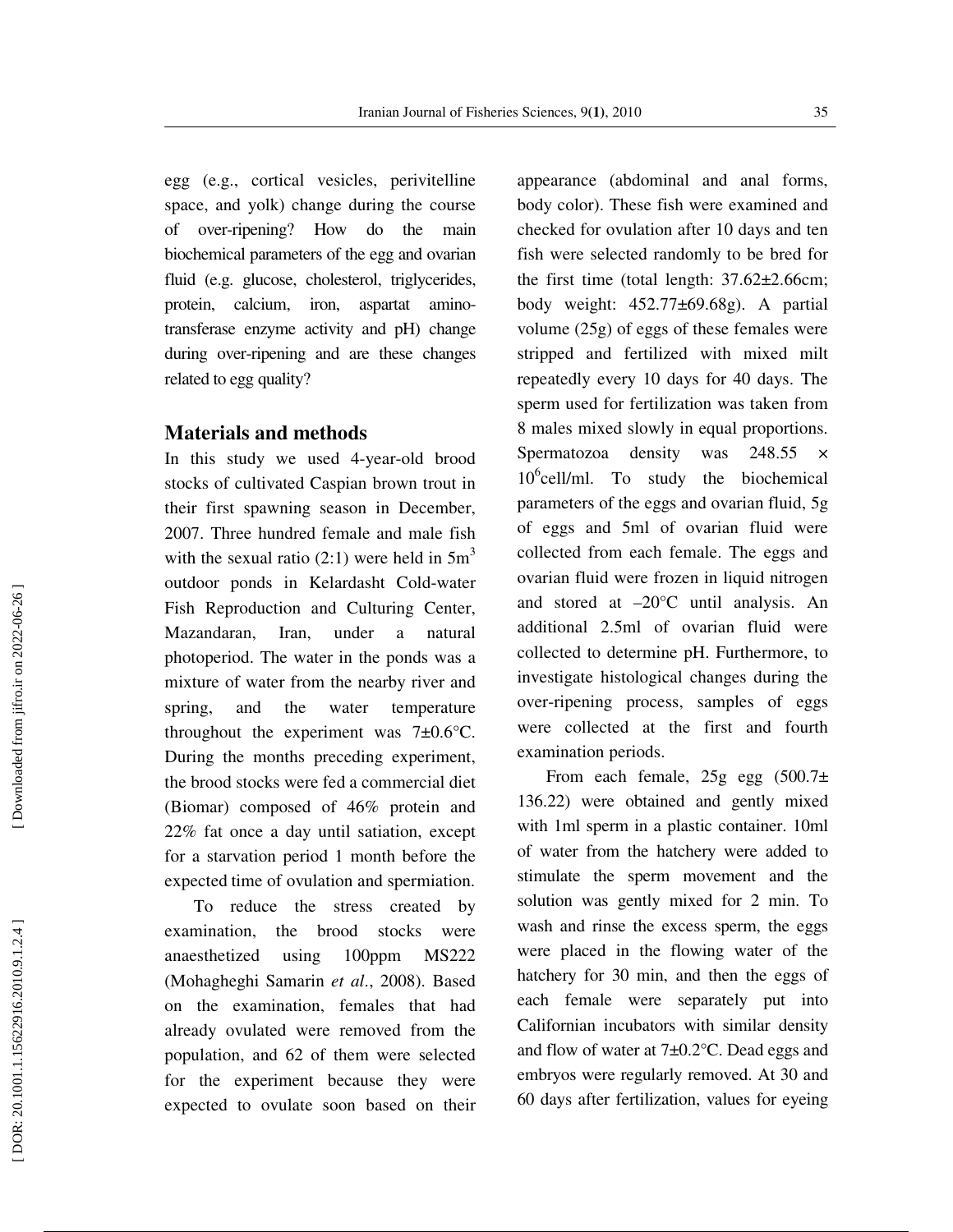and hatching rate were obtained in comparison with the total number of fertilized eggs. In addition, the number of larval abnormalities relative to the number of alevins was assessed at each hatching stage.

From each female, 5g egg  $(100\pm27.38)$ eggs) were homogenized completely using a manual glass homogenizer for 10 min. Sorensen's phosphate buffer (pH 7.38) was used as dilution buffer (McPheron & Pincus, 2007). The sample then was centrifuged for 10 min at 4000 ×g and the supernatant phase was used for biochemical analysis. The photometric methods were used to determine biochemical factors of the egg and ovarian fluid. Calcium was measured following the Arsenazo method (Bauer, 1981); iron with the Ferrozine method (Burtis & Ashwood, 1996); aspartate aminotransferase activity with the IFCC method (Bergmeyer *et al*., 1986); protein with the Biuret method (Tietz, 1986); cholesterol with the CHOD-PAP method (Artiss & Zak, 1997); triglycerides with the GPO method (Tietz, 1986), and glucose with the Glucose Oxidase method (Burtis & Ashwood, 1996).

At the time of stripping, 2.5ml of ovarian fluid were obtained from each female; to minimize the sample's contact with air, it was collected in a capped micro tube. It was centrifuged for 10 min at 4000 × g to separate the blood cells. Afterwards, the pH of the supernatant was measured using a micro electrode.

For each female, immediately after stripping, 10 eggs were fixed in 10%

buffered formaldehyde. These samples were dehydrated in a series of ethanol solutions and embedded in paraffin, and then 2-3µm thick sections were cut and stained with haematoxylin-eosin (Drury & Wallington, 1980).

In order to compare the means, oneway analysis of variance (ANOVA) was used and homogeneity of variances was tested using the Leven test. The nonparametric Welch test was used to compare means and the Tukey test was applied for multiple comparisons of means. To determine the relationship between the investigated parameters, the Pearson correlation coefficient was used. Finally, to examine the relationship between egg and ovarian fluid parameters and egg quality, simple linear regression was used. A significance level of 0.05 was used for all analyses.

### **Results**

Over the course of the four sampling periods, egg viability significantly decreased. The difference in the eyeing rate between the first and second sampling times was not significant but after that it decreased significantly  $(P<0.05)$ .

 Throughout the over-ripening period, hatching rate decreased significantly. Although the larval anomaly rate increased gradually throughout the over-ripening period, this increase was not significant up to 20–30 DPO (Table 1). Because of the total annihilation of all eggs for nine of the ten females in the fourth treatment, it was not possible to measure their larval abnormality rate.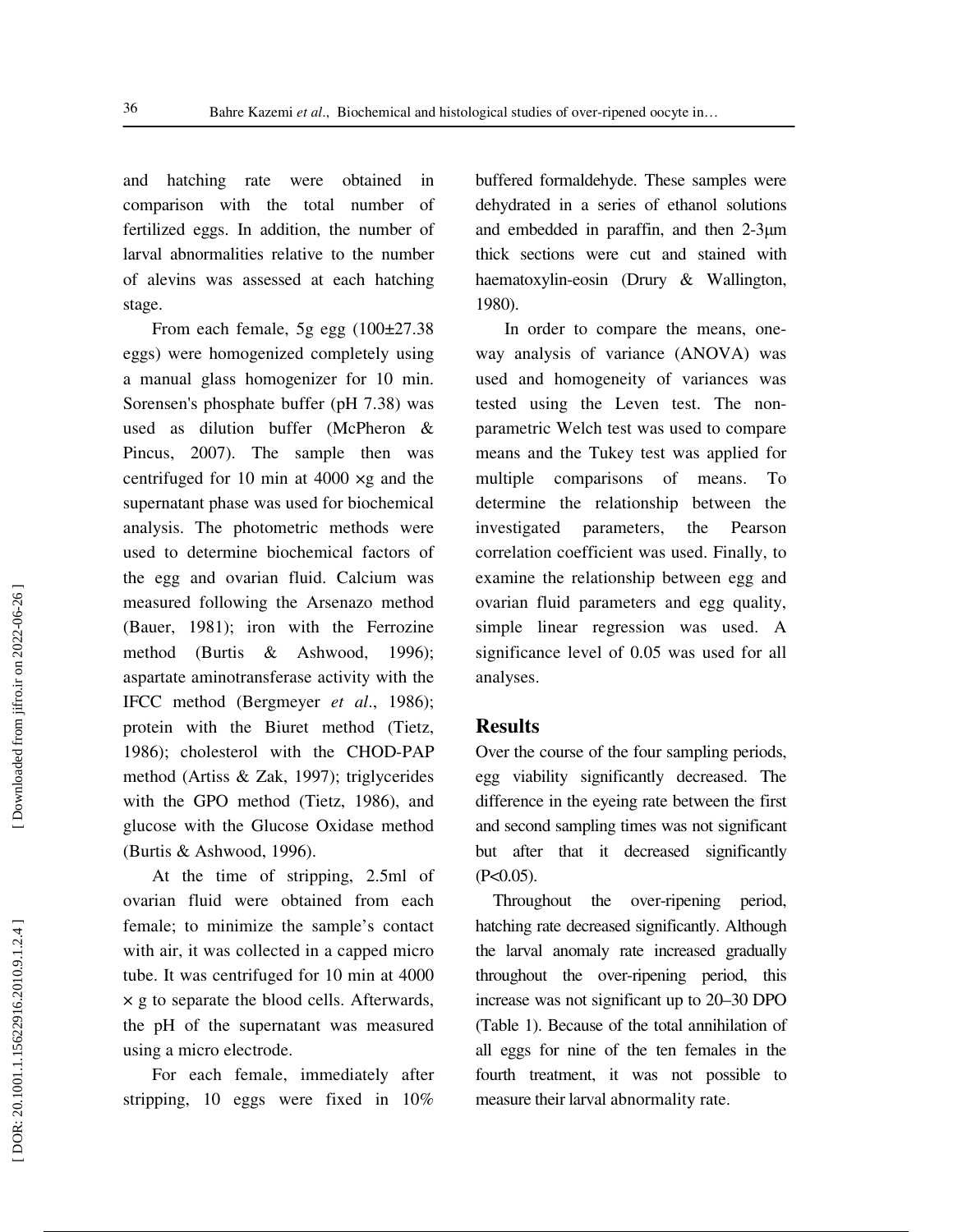Among the investigated parameters of ovarian fluid, the concentration of triglycerides did not significantly change over the sampling period. However, the concentration of glucose, cholesterol, protein, calcium, and iron and the aspartate aminotransferase activity increased significantly, whereas pH significantly decreased (P<0.05) (Table 2).

The biochemical parameters of eggs differed among the sampling periods. The

**parameters** 

concentration of glucose, cholesterol, calcium, and iron showed no significant changes. The concentration of protein and triglycerides remained constant for each mg of egg, but because of unequal egg sizes, the change for each egg in some of the treatments was significant. In addition, as showed in table 3, the aspartate aminotransferase activity both per egg and per mg of egg increased over time (P<0.05).

**Table 1: Effect of post-ovulation oocyte aging (days post-ovulation: DPO) on the egg viability** 

|                          | Time of post-ovulatory aging (days post – ovulation) |                                |                            |                              |  |  |  |
|--------------------------|------------------------------------------------------|--------------------------------|----------------------------|------------------------------|--|--|--|
| <b>Parameter</b>         | $0 - 10$                                             | 10-20                          | $20 - 30$                  | $30-40$                      |  |  |  |
| Eyed eggs $(\%)$         | $90.65 \pm 6.28$ <sup>a</sup>                        | $69.80 \pm 16.98^{\circ}$      | $4.54 + 4.32^b$            | $1.34 \pm 0.67^b$            |  |  |  |
| Hatched alevins $(\% )$  | $86.33 \pm 6.82^a$                                   | $49.88 \pm 11.87$ <sup>b</sup> | $2.92 + 2.87$ <sup>c</sup> | $0.98 \pm 0.49$ <sup>c</sup> |  |  |  |
| Deformed alevins $(\% )$ | $1.19 + 1.2a$                                        | $2.40 \pm 1.92$ <sup>a</sup>   | $4.08 \pm 1.02^a$          | $\overline{\phantom{a}}$     |  |  |  |

Within column values with the same letter superscript are not significantly different (i.e., P*>* 0.05).

## **Table 2: Effect of post-ovulation oocyte aging (days post-ovulation: DPO) on the ovarian fluid**

| <b>Parameter</b>                    | Time of post – ovulatory aging (days post – ovulation) |                               |                           |                                |  |  |  |
|-------------------------------------|--------------------------------------------------------|-------------------------------|---------------------------|--------------------------------|--|--|--|
|                                     | $0 - 10$                                               | $10 - 20$                     | $20 - 30$                 | $30 - 40$                      |  |  |  |
| Glucose $(mg/100ml)$                | $38.07 \pm 4.90^a$                                     | $62.00\pm6.05^{\circ}$        | $66.33 \pm 12.01^{\circ}$ | $72.67 \pm 8.50^b$             |  |  |  |
| Cholesterol (mg/100ml)              | $11.13 \pm 3.20^a$                                     | $16.75 \pm 2.75^{\mathrm{a}}$ | $31.67 \pm 4.04^{a,b}$    | $46.00 \pm 21.28$ <sup>b</sup> |  |  |  |
| Triglycerides (mg/100ml)            | $9.90 \pm 0.66^{\text{a}}$                             | $20.00 \pm 6.98$ <sup>a</sup> | $26.30 \pm 13.75^a$       | $29.33 \pm 25.69^a$            |  |  |  |
| Protein (mg/100ml)                  | $223.3 \pm 45.09^a$                                    | $277.5 \pm 55.60^a$           | $520.0\pm85.44^{a,b}$     | $650.0 \pm 274.04^b$           |  |  |  |
| Calcium (mg/100ml)                  | $5.30 \pm 0.62$ <sup>a</sup>                           | $9.32 \pm 0.60^{\circ}$       | $9.83 \pm 1.10^b$         | $10.63 \pm 0.98^{\rm b}$       |  |  |  |
| Iron $(mg/100ml)$                   | $164.33 \pm 25.00^a$                                   | $502.3 \pm 303.05^{a,b}$      | $708.7 \pm 205.01^{a,b}$  | $971.7\pm413.89^b$             |  |  |  |
| Aspartate aminotransferase (IU/lit) | $10.67 \pm 5.13^{\circ}$                               | $76.00 \pm 19.76^{a,b}$       | $92.00\pm33.00^b$         | $166.7 \pm 42.12$ <sup>c</sup> |  |  |  |
| рH                                  | $8.32 \pm 0.12^a$                                      | $8.22 \pm 0.44^{\circ}$       | $7.88 \pm 0.47^b$         | $7.72 \pm 0.13^b$              |  |  |  |

Within column values with the same letter superscript are not significantly different (i.e., P> 0.05).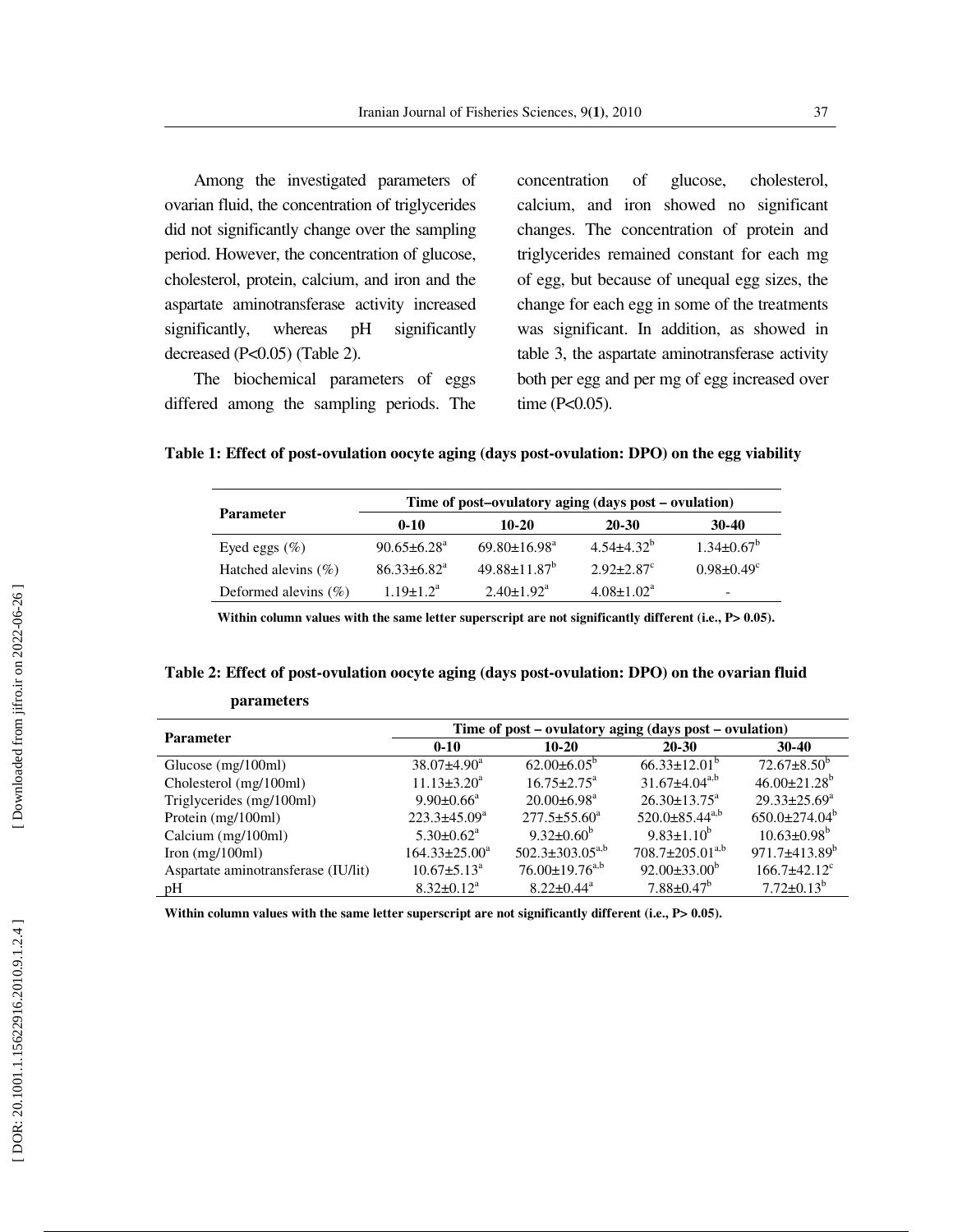| <b>Parameter</b>                | Time of post – ovulatory aging (days post – ovulation) |                               |                                 |                               |  |  |  |
|---------------------------------|--------------------------------------------------------|-------------------------------|---------------------------------|-------------------------------|--|--|--|
|                                 | $0 - 10$                                               | $10 - 20$                     | 20-30                           | $30 - 40$                     |  |  |  |
| Glucose $(\mu g / egg)$         | $36.47 \pm 4.32$ <sup>a</sup>                          | $18.15 \pm 5.27^{\circ}$      | $18.81 \pm 8.00^a$              | $31.37 \pm 15.28^a$           |  |  |  |
| $(\mu g/mg egg)$                | $(0.61 \pm 0.18)^a$                                    | $(0.34\pm0.99)^{a}$           | $(0.31 \pm 0.17)^{a}$           | $(0.66 \pm 0.29)^a$           |  |  |  |
|                                 |                                                        |                               |                                 |                               |  |  |  |
| Cholesterol (µg/egg)            | $301.70 \pm 53.85^{\circ}$                             | $279.58 \pm 35.72^{\circ}$    | $297.37 \pm 85.63^{\circ}$      | $244.60 \pm 111.44^a$         |  |  |  |
| $(\mu g/mg egg)$                | $(5.69 \pm 1.23)^a$                                    | $(5.28 \pm 0.67)^a$           | $(4.75 \pm 1.12)^a$             | $(4.9 \pm 1.68)^a$            |  |  |  |
|                                 |                                                        |                               |                                 |                               |  |  |  |
| Triglycerides $(\mu g / e g g)$ | $755.55\pm48.58^{\text{a}}$                            | $646.60\pm41.51^{a,b}$        | $728.20 \pm 91.53$ <sup>a</sup> | $545.60\pm88.19^{\circ}$      |  |  |  |
| $(\mu g/mg egg)$                | $(14.20 \pm 1.46)^a$                                   | $(12.2\pm0.78)^{a}$           | $(11.67 \pm 0.46)^a$            | $(11.40 \pm 2.22)^{a}$        |  |  |  |
| Protein $(\mu g / egg)$         | $17080 \pm 508.62^{\text{a}}$                          | $13581 \pm 952.40^{a,b}$      | $17094 \pm 523.86^a$            | $11541\pm 2576.63^b$          |  |  |  |
|                                 | $(320.83 \pm 22.33)^{a}$                               | $(256.25 \pm 17.97)^{a}$      | $(275.6 \pm 21.13)^{a}$         | $(241.50\pm59.36)^{a}$        |  |  |  |
| $(\mu g/mg egg)$                |                                                        |                               |                                 |                               |  |  |  |
| Calcium (µg/egg)                | $58.19 \pm 18.88^a$                                    | $64.66 \pm 6.24$ <sup>a</sup> | $76.34 \pm 12.94$ <sup>a</sup>  | $56.46 \pm 4.23$ <sup>a</sup> |  |  |  |
| $(\mu g/mg egg)$                | $(1.1\pm0.36)^{a}$                                     | $(1.22 \pm 0.12)^a$           | $(1.22 \pm 0.10)^a$             | $(1.19\pm0.26)^{a}$           |  |  |  |
|                                 |                                                        |                               |                                 |                               |  |  |  |
| Iron $(\mu g / e g g)$          | 1493.4±491.13 <sup>a</sup>                             | $1094.5 \pm 208.5^a$          | $1064.1 \pm 71.64^{\circ}$      | $891.70 \pm 163.04^{\circ}$   |  |  |  |
| $(\mu g/mg \, egg)$             | $(28.26 \pm 10.36)^a$                                  | $(20.65 \pm 3.93)^{a}$        | $(17.27 \pm 2.95)^a$            | $(19.55 \pm 8.92)^{a}$        |  |  |  |
| Aspartate aminotransferase      | $0.011 \pm 0.003^a$                                    | $0.014 \pm 0.010^4$           | $0.042 \pm 0.030^{a,b}$         | $0.063 \pm 0.018^b$           |  |  |  |
| (IU/egg)                        |                                                        |                               |                                 |                               |  |  |  |
| (IU/mg egg)                     | $(0.0002 \pm 0.0005)^{a}$                              | $(0.0003 \pm 0.0002)^a$       | $(0.0007 \pm 0.0005)^{a,b}$     | $(0.0013 \pm 0.0005)^{b}$     |  |  |  |
|                                 |                                                        |                               |                                 |                               |  |  |  |

**Table 3: Effect of post-ovulation oocyte aging (days post-ovulation: DPO) on egg parameters** 

Within column values with the same letter superscript are not significantly different (i.e., P>0.05).

Linear regression analysis showed that eyeing rate was negatively correlated with the concentration of cholesterol, protein, and calcium and with the activity of the aspartate aminotransferase enzyme of ovarian fluid. It was positively correlated with the pH of ovarian fluid so that the relationship between eyeing rate and pH was highly significant  $(P<0.05, r = 0.939)$ . Among the biochemical parameters of egg that were studied, eyeing rate was positively correlated with iron concentration and negatively correlated with aspartate aminotransferase activity (Table 4). For ovarian fluid, hatching rate was negatively correlated with the concentration of glucose, cholesterol, protein, and calcium and with aspartate aminotransferase activity

and positively correlated with pH. The relationship between hatching rate and pH  $(P<0.05, r = 0.931)$  and aspartate aminotransferase activity (P<0.05,  $r = 0.801$ ) was highly significant. Furthermore, hatching rate was positively correlated with the concentration of iron in egg and negatively correlated with aspartate aminotransferase activity in egg (Table 5). Although the larval anomaly rate was not significantly related to any of the biochemical factors of the egg, linear regression showed a positive correlation between this rate and the concentration of cholesterol, triglycerides, and protein and aspartate aminotransferase activity in ovarian fluid and a negative correlation with pH of ovarian fluid (Table 6).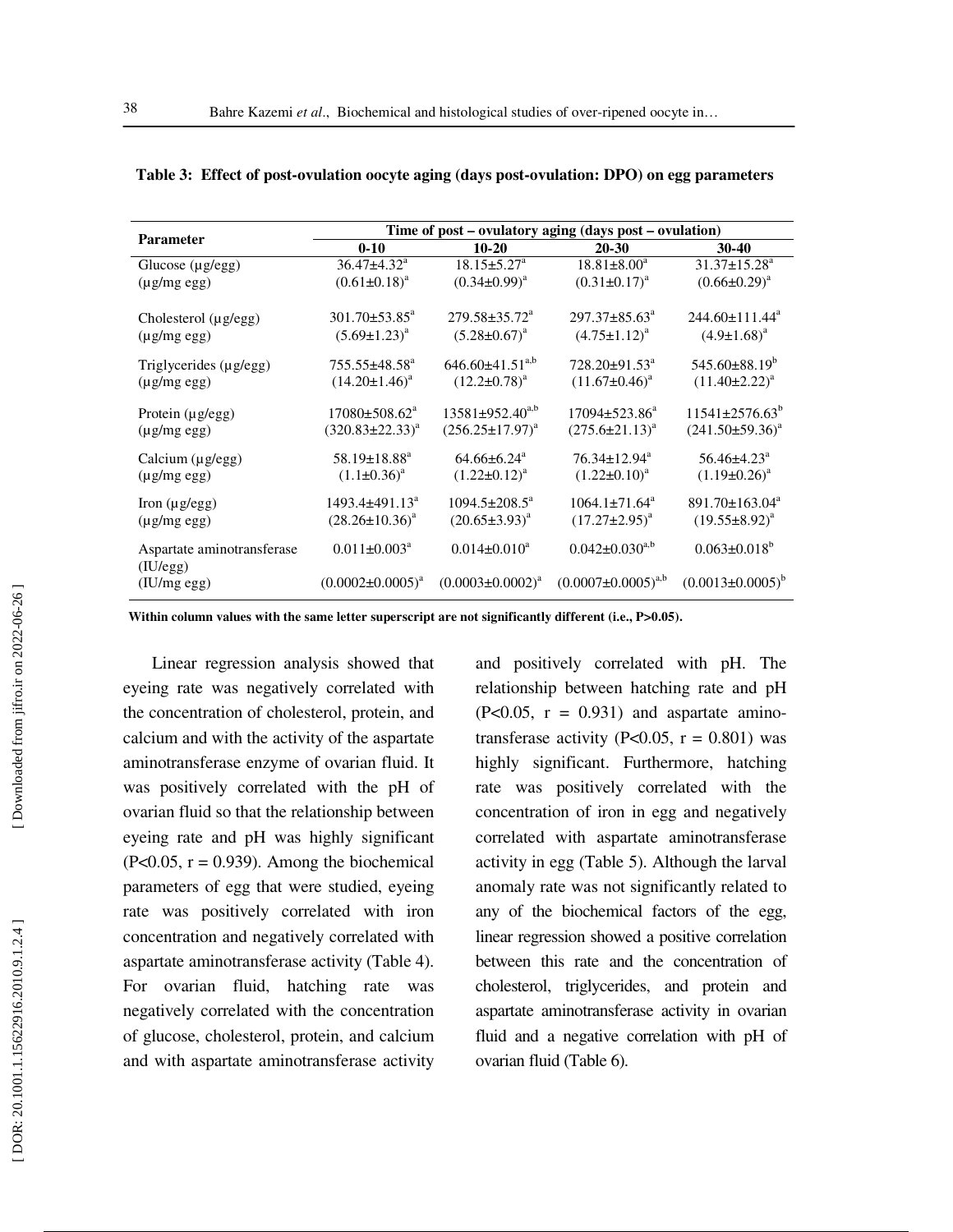**Table 4: Statistical models predicting the quality of Caspian brown trout eggs during overripening. R is the Pearson correlation coefficient between analyzed parameters and eyed eggs** 

| <b>Parameter</b>                 | R<br><b>Regression model</b> |                           | $\mathbf{R}^2$ | <b>F-Value</b> |
|----------------------------------|------------------------------|---------------------------|----------------|----------------|
| <b>Ovariaon fluid parameters</b> |                              |                           |                |                |
| Cholesterol                      | 0.750                        | $y=86.729-1.616x$         | 0.562          | 8.990          |
| Protein                          | 0.758                        | $v=95.888-1.26x$          | 0.575          | 9.457          |
| Calcium                          | 0.674                        | $y=180.113-14.756x$       | 0.454          | 5.821          |
| Aspartate aminotransferase       | 0.756                        | $y=91.774-0.493x$         | 0.571          | 9.325          |
| pH                               | 0.939                        | $y = -994.561 + 129.695x$ | 0.882          | 45.029         |
| <b>Egg parameters</b>            |                              |                           |                |                |
| <b>Iron</b>                      | 0.659                        | $y = -82.983 + 0.113x$    | 0.435          | 6.925          |
| Aspartate aminotransferase       | 0.681                        | $y=68.325-0.948x$         | 0.464          | 7.792          |
|                                  | (0.652)                      | $(y=64.131-41.966x)$      | (0.425)        | (6.649)        |

**In the regression model, the percent of eyed eggs was the dependent variable and analyzed parameters were the independent variables. Egg parameter data without parenthesis are in units/egg and data in parenthesis are in units/mg egg. N=40. Statistical significance was set at P< 0.05 for all regression models**.

### **Table 5: Statistical models predicting the quality of Caspian brown trout eggs during overripening. R is the Pearson correlation coefficient between analyzed parameters and hatched alevins**

| <b>Parameter</b>                 | R<br><b>Regression model</b> |                          | $\mathbf{R}^2$ | <b>F-Value</b> |
|----------------------------------|------------------------------|--------------------------|----------------|----------------|
| <b>Ovariaon fluid parameters</b> |                              |                          |                |                |
| Glucose                          | 0.793                        | $y=168.546-2.138x$       | 0.629          | 11.844         |
| Cholesterol                      | 0.730                        | $y=68.569-1.3x$          | 0.533          | 7.982          |
| Protein                          | 0.737                        | $y=75.889-0.102x$        | 0.543          | 8.327          |
| Calcium                          | 0.779                        | $y=164.44-14.094x$       | 0.606          | 10.784         |
| Aspartate aminotransferase       | 0.801                        | $y=76.164-0.432x$        | 0.642          | 12.547         |
| pH                               | 0.931                        | $y = -818.042 + 106.49x$ | 0.867          | 39.023         |
| <b>Egg parameters</b>            |                              |                          |                |                |
| <b>Iron</b>                      | 0.676                        | $y=-72.113+0.95x$        | 0.457          | 7.588          |
| Aspartate aminotransferase       | 0.667                        | $y=53.828-0.761x$        | 0.445          | 7.215          |
|                                  | (0.636)                      | $(y=50.361-33.539x)$     | (0.404)        | (6.098)        |

**In the regression model, the percent of hatched alevins was the dependent variable and analyzed parameters were the independent variables. Egg parameter data without parenthesis are in units/egg and data in parenthesis are in units/mg egg. N= 40. Statistical significance was set at P<0.05 for all regression models.** 

**Table 6: Statistical models predicting the quality of Caspian brown trout eggs during overripening. R is the Pearson correlation coefficient between analyzed parameters and deformed alevins** 

| $\mathbf{u}$ . $\mathbf{v}$ is the state $\mathbf{v}$ |       |                         |                |                |
|-------------------------------------------------------|-------|-------------------------|----------------|----------------|
| <b>Ovariaon fluid parameters</b>                      | R     | <b>Regression model</b> | $\mathbf{R}^2$ | <b>F-Value</b> |
| Cholesterol                                           | 0.936 | $y=-1.027+0.190x$       | 0.877          | 35.567         |
| Triglycerides                                         | 0.961 | $y=-2.202+0.240x$       | 0.923          | 59.997         |
| Protein                                               | 0.914 | $y=-1.838+0.014x$       | 0.836          | 25.456         |
| Aspartate aminotransferase                            | 0.826 | $y=-1.030+0.056x$       | 0.682          | 10.712         |
| pH                                                    | 0.927 | $v=114.792-13.757x$     | 0.860          | 24.538         |

**In the regression model, the percent of deformed alevins was the dependent variable and analyzed parameters were the independent variables. N= 31. Statistical significance was set at P<0.05 for all regression models.**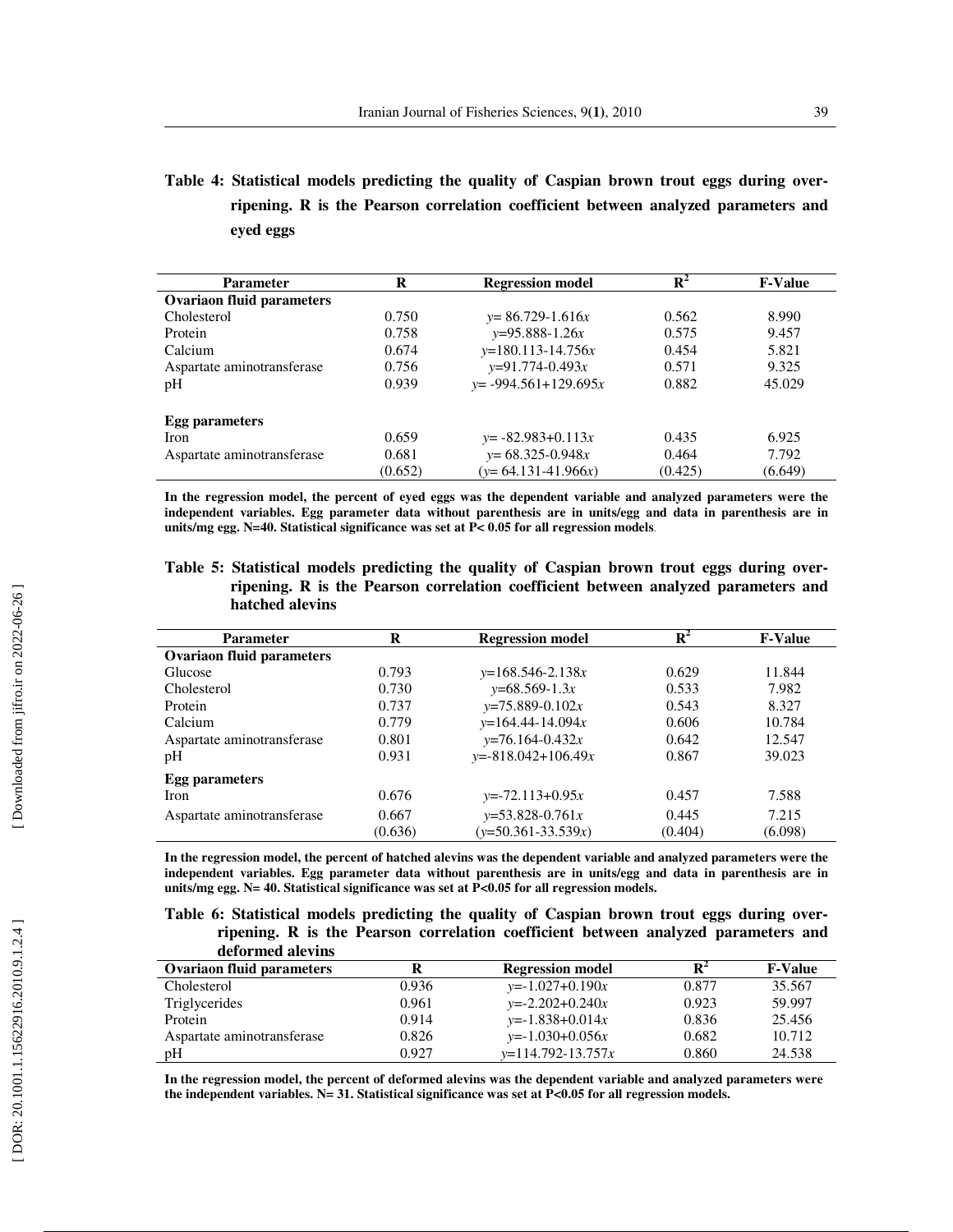The Pearson correlation coefficient (P<0.05) revealed a positive significant correlation between eyeing rate and hatching rate and a negative correlation between eyeing rate and larval anomaly

In newly ovulated eggs (0–10 DPO), the chorion diameter was 23.21±3.45 µm and the perivitelline space diameter was 20.83±8.01 µm. Cortical vesicles, which are located at the margin of the egg in the plasma membrane, were of various sizes; their average diameter was 48.35±19.52μm. Moreover, the yolk consisted of quite homogenous tissue. In over-ripe eggs (30–

rate. The relationship between hatching rate and larval anomaly rate was not significant. Table 7 shows the main physiological relationships between egg and ovarian fluid parameters.

40 DPO), chorion diameter was almost constant  $(22.98\pm2.88\mu m)$ , and the diameter of cortical vesicles was  $63.23 \pm 13.45 \mu m$ . The diameter of the perivitelline space varied from 17.3 to 91.2 $\mu$ m. The yolk became heterogeneous; most of it contained vesicular inclusions with diameters ranging from 12.69 to 97.74 µm (Fig. 1).

|  |  | Table 7: Physiologically important correlations between egg and ovarian fluid parameters |  |  |  |
|--|--|------------------------------------------------------------------------------------------|--|--|--|
|  |  |                                                                                          |  |  |  |
|  |  |                                                                                          |  |  |  |
|  |  |                                                                                          |  |  |  |

| <b>Correlations</b>                     | R        |  |
|-----------------------------------------|----------|--|
| Between egg quality parameters          |          |  |
| Eyed egg – Hatched alevins              | 0.975    |  |
| Eyed egg – deformed alevins             | $-0.737$ |  |
| <b>Between ovarian fluid parameters</b> |          |  |
| pH - protein                            | $-0.898$ |  |
| pH - Aspartate aminotransferase         | $-0.917$ |  |
| Protein - Aspartate aminotransferase    | 0.871    |  |

**R is the pearson correlation coefficient. Statistical significance was set at P<0.05. Egg parameter data without parenthesis are in units/egg and data in parenthesis are in units/mg egg.**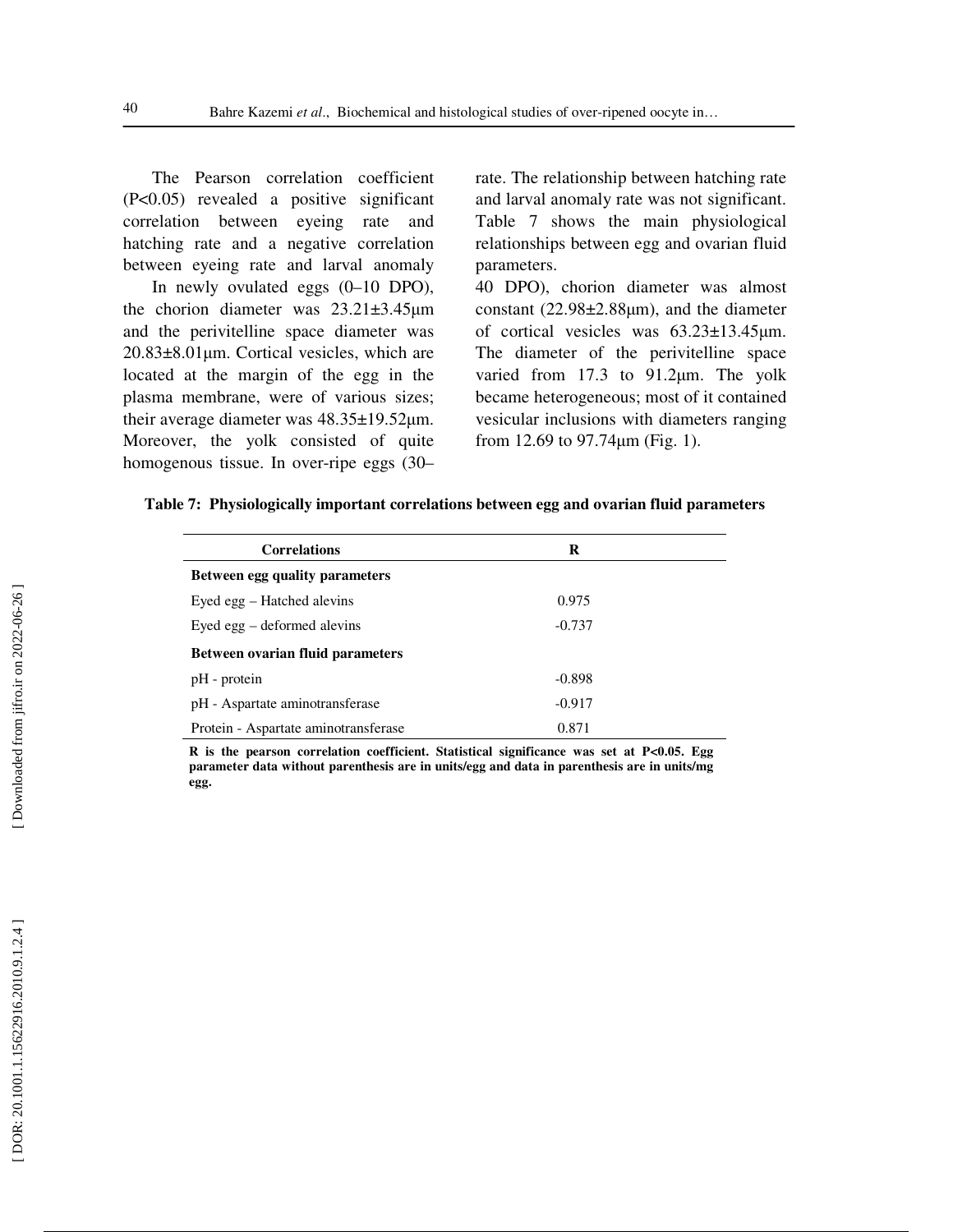

**Figure 1: Histological changes of Caspian brown trout eggs during over-ripening. C: chorion; P: perivitelline space; V: cortical vesicle; Y: yolk; I: vesicular inclusion. (a) Freshly ovulated egg (H & E ×450). (b) Over-ripened egg. Note: the enlargement of the perivitelline space and the non-homogenous composition of the yolk (H & E ×450). (c) The yolk of an over-ripened egg. Note the numerous vesicular inclusions with different diameters (H & E ×450).** 

### **Discussion**

The present study demonstrated that egg viability of Caspian brown trout significantly reduced during over-ripening in the coelomic cavity. Changes in egg quality, result in many biochemical changes in the egg and ovarian fluid, some of which are useful in determining egg quality. In the present study, stripping was carried out at 10 day intervals, since according to Mohagheghi *et al*. (2008), egg quality can lower arising from post-ovulatory aging time, which occurred in 28-35 DPO.

Another reason was the sensitivity of Caspian brown trout females and possibility of occurred of death in them due to successive handling. Also, mixed sperm were obtained from 8 male fish, thereby keeping differences in fertilization success due to variable sperm quality in different treatments to a minimum (Aegerter & Jalabert, 2004; Mohagheghi Samarin *et al*., 2008). We used eyeing rate, hatching rate, and the rate of larval abnormalities as indices of egg quality and not fertilization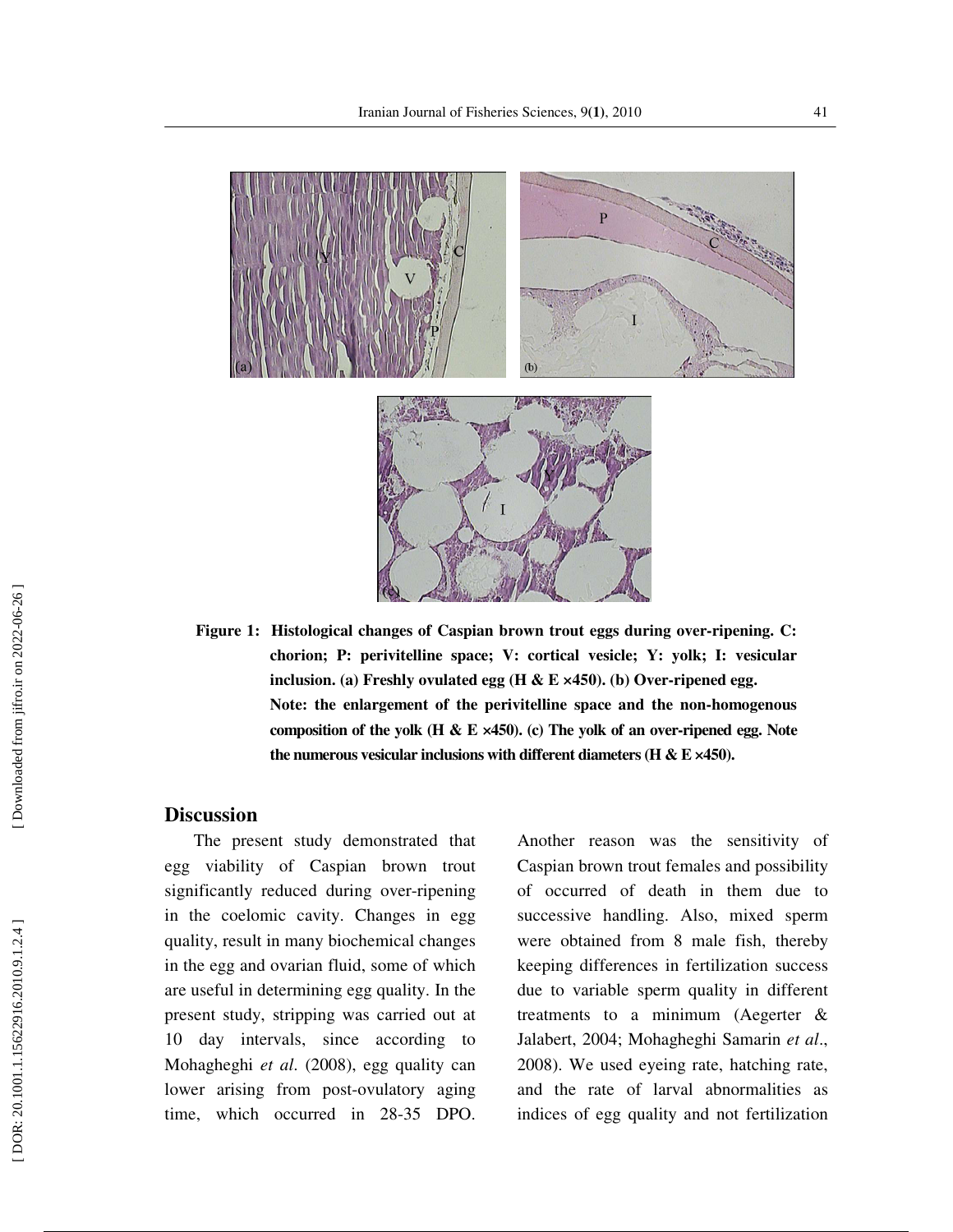rate. According to the study of Azuma *et al*. (2003) on rainbow trout, a delay in cell division caused by post-ovulation oocyte aging causes embroying to occur at a slower pace, which can lead to mistakes in measuring fertilization rate. In addition in our study successive stripping of eggs according to Lahnsteiner's report (2000) had no influence on the quality of ovarian fluid.

In rainbow trout, at 8ºC, eggs can be maintained in the coelomic cavity of females for at least 2 weeks (Mohagheghi Samarin *et al*., 2008) and at 10–12ºC, for at least 1 week without any decrease in egg quality (Springate *et al*., 1984; Aegerter & Jalabert, 2004). In Caspian brown trout kept at 7ºC, eyeing rate up to 20 DPO and hatching rate up to 10 DPO were high, but then they decreased severely. The larval anomaly rate up to 30 DPO showed no significant change, which supports previous reports on the consistency of the larval anomaly rate in rainbow trout (Azuma *et al*., 2003). In contrast, Sakai *et al*. (1975), who studied rainbow trout, and Rizzo *et al*. (2003), who studied *Prochilodus marggravii* reported that the larval anomaly rate increased with duration of post-ovulation oocyte aging. Aegerter and Jalabert's study (2004) of rainbow trout also showed clear changes in the larval anomaly rate at 12ºC and 17ºC. In Caspian brown trout, the larval anomaly rate was significantly correlated only with eyeing rate; its relationship with hatching rate was not significant, which agrees with part of Aegerter and Jalabert's (2004) findings about the weak relationship between the larval anomaly rate and eyeing and hatching rate in rainbow trout.

Over the course of post-ovulation oocyte aging, the pH of ovarian fluid of Caspian brown trout drastically decreased, but the concentration of glucose, cholesterol, protein, calcium, and iron and aspartate aminotransferase activity increased. The quantity of triglycerides did not considerably change. This was the first report on the changes of glucose, cholesterol, triglycerides, calcium and iron amount in ovarian fluid during over-ripening stage. These findings agree to some extent with Lansteiner's (2000) findings in rainbow trout, which showed that post-ovulation oocyte aging of up to 21 DPO led to decreases in the pH and increases in the concentration of protein and aspartate aminotransferase activity in ovarian fluid. In Aegerter and Jalabert's (2004) study of rainbow trout, protein density in ovarian fluid kept at 17ºC throughout the over-ripening period remained constant; only at 12ºC density of ovarian fluid increase and pH decrease. The results of this study of Caspian brown trout also verified Fauvel *et al*.'s (1993) report that pH decreased in ovarian fluid due to over-ripening in turbot (*Scophthalmus maximus*). The source of particles in ovarian fluid can be epithelial cells of the ovary or degenerate eggs. Lahnsteiner *et al*. (1997) illustrated the role of the ovarian epithelial layer in discharging glucose, proteins, acid phosphatase, protease, and β-D glucuronidase into ovarian fluid in bleak (*Alburunus alburunus*), which creates an ionic slope in the fluid. Ovarian fluid in salmonids consists of Na<sup>+</sup>, K<sup>+</sup>, and Ca<sup>+2</sup> ions,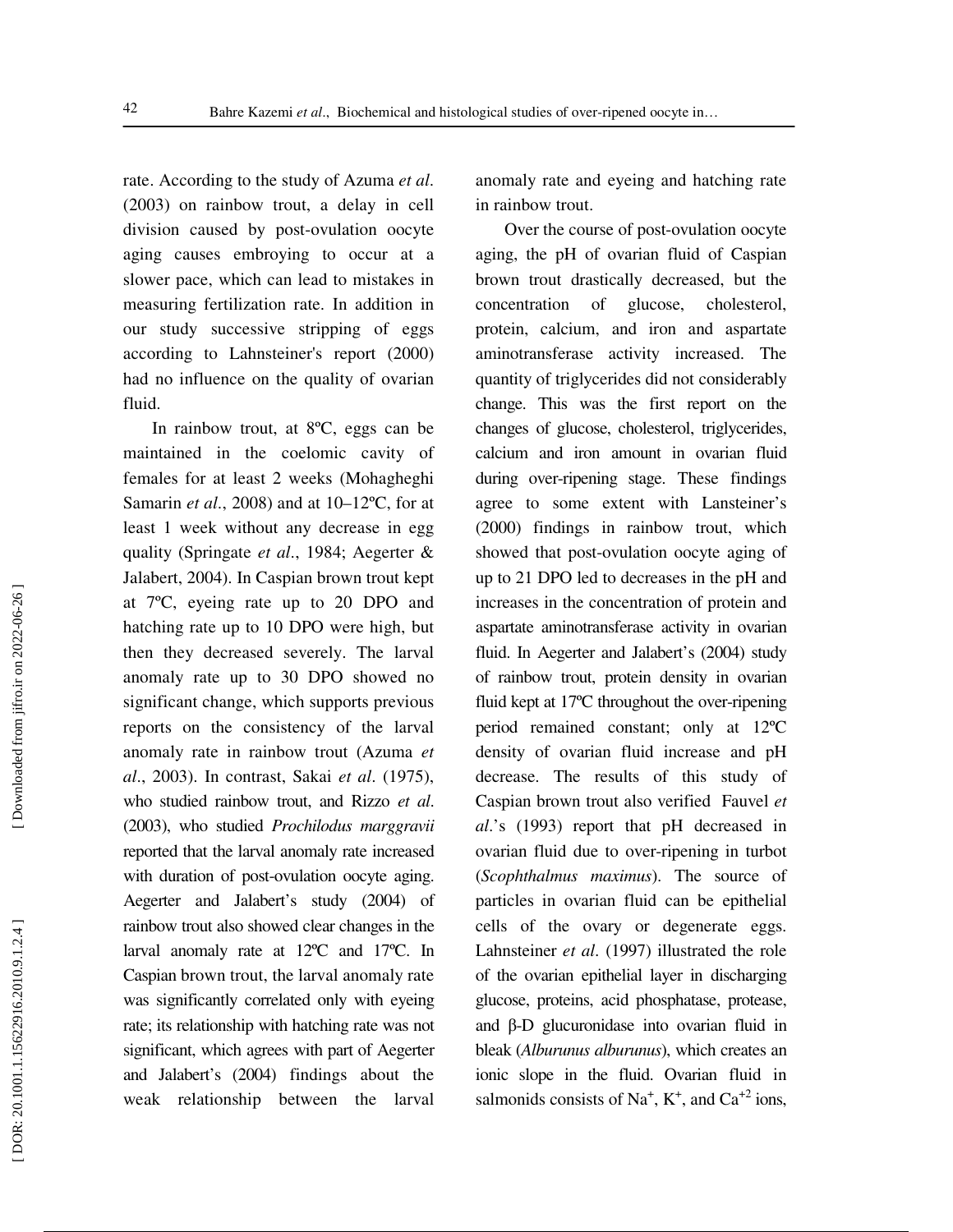glucose, fructose, cholesterol, phospholipids, proteins, and free amino acids (Satia *et al*., 1974; Lahnsteiner *et al*., 1995). Lahnsteiner (2000) reported that from nine proteins found in ovarian fluid of rainbow trout, three were abundant in the egg. In salmonids, although some proteins in ovarian fluid are derived from blood (Matsubara *et al*., 1985), most are produced by discharging activities of the ovary after ovulation and enter the coelomic cavity (Rime *et al*., 2004). In our study, the increase in protein and aspartate aminotransferase activity in ovarian fluid during the over-ripening period led to a severe decrease of pH. There was also a significant positive correlation between protein concentration and aspartate aminotransferase activity (P<0.05,  $r = 0.871$ ). The protein and aspartate aminotransferase being discharged into ovarian fluid via degeneration of the egg likely results in the drastic reduction of ovarian fluid pH. A negative correlation between the protein concentration of ovarian fluid and pH in turbot (Fauvel *et al*., 1993) and rainbow trout (Lahnsteiner, 2000) and a negative correlation between aspartate aminotransferase activity and pH in rainbow trout (Lahnsteiner, 2000) have been also reported.

Among the investigated factors in ovarian fluid of Caspian brown trout, the concentrations of glucose, cholesterol, triglycerides, protein, calcium, aspartate aminotransferase activity, and pH value were significantly correlated with eyeing, hatching, and larval anomaly rates. The relationships among pH, protein, and aspartate aminotransferase activity of ovarian fluid with the eyeing rate of rainbow trout (Lahnsteiner, 2000) and between pH of ovarian fluid and fertilization rate in turbot were previously reported (Fauvel *et al*., 1993). Aegerter and Jalabert (2004) found a significant correlation only between pH of ovarian fluid and eyeing rate; no relationship between protein content and egg quality was observed. In all studies conducted to date, including the one presented herein, low pH (particularly<8) has been accompanied by a significant decrease in egg quality. Therefore, in Caspian brown trout, pH reduction from 8.32 to 7.72 resulted in the reduction of eyeing and hatching rates from 90.65 and 86.33% to 1.34 and 0.98%, respectively. Furthermore, due to the relationship between protein and pH of ovarian fluid  $(P<0.05, r = -0.898)$  it seems that protein affects egg quality by affecting pH. However, aspartate aminotransferase, which is soluble in the cytoplasm, can be discharged from damaged eggs and indicated alterations in the permeability of the oolemma (Lahnsteiner *et al*., 1999).

Among the analyzed biochemical parameters in Caspian brown trout egg, only the concentrations of protein and triglycerides for each egg changed significantly during the over-ripening period. Aspartate aminotransferase activity both in egg and in mg of egg increased, but the other parameters remained constant. This was the first report about the changes of glucose, cholesterol and triglycerides level in egg. In contrast to Craik and Harvey's (1984) results for rainbow trout, which described an increase in iron and calcium in over-ripened eggs,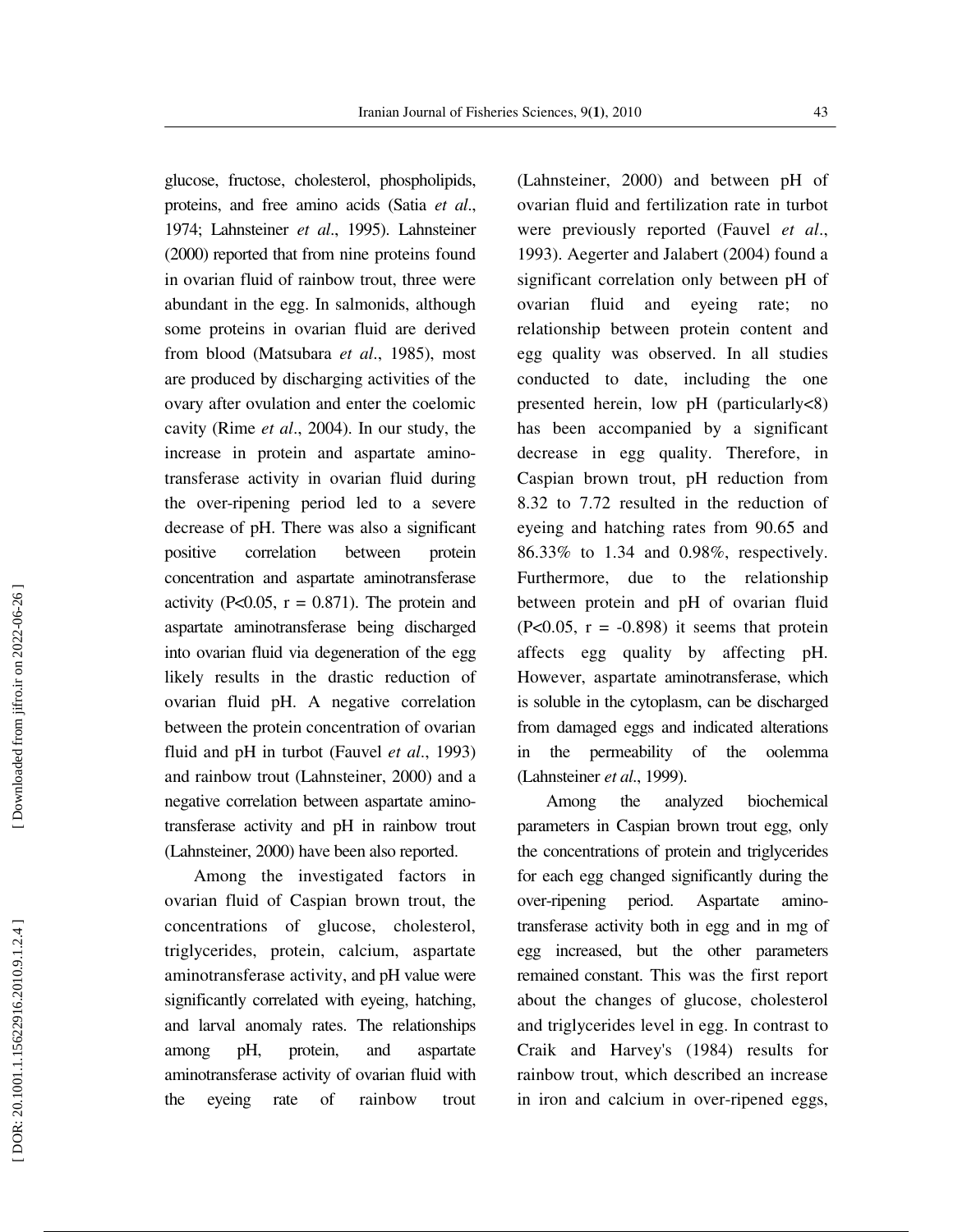the concentrations of these two factors did not change significantly during the overripening process in Caspian brown trout. Our results also conflict with those of Lansteiner (2000), who reported consistency in the level of protein and the aspartate aminotransferase activity rainbow trout eggs. In salmonids, yolk proteins, which are derived from vitellogenin, compose 80–90% of the dry weight of ovulated eggs (Mommsen & Moon, 2005). In our study, protein composed the highest portion of egg weight, and among the lipids triglycerides weighed more than cholesterol. In rainbow trout eggs, triglycerides and phosphatidylcholine are the main lipids, with cholesterol and free fatty acids contributing less (Lahnsteiner, 2000). Moreover, in this study of Caspian brown trout, the eyeing and hatching rates were related only to iron content and the aspartate aminotransferase activity of the egg. The relationship between iron content of the egg and hatching rate in rainbow trout was previously reported by Hirao *et al*. (1954), whereas Lahnsteiner (2000) reported no relation between the studied biochemical factors in the egg and its quality. The reason for such similarities and differences wanted further studies. However, variables fish species, physiological conditions, water quality variables and nutritional conditions may cause the obtained results on egg and ovarian fluid composition. For instance, some nutritional elements including ascorbic acid, tocopherol, essential amino acids and fatty acids can significantly affect

the progress of fish reproduction system, particularly use of diet with high quality can significantly improve the egg quality, it's fertilization and the produced larvae (De Silva & Anderson, 1994).

Histologically, the chorion diameter and cortical vesicles did not differ considerably between newly ovulated eggs and over-ripened eggs. The most significance difference found pertains to yolk mass and perivitelline space. In the over-ripened egg, the yolk became heterogeneous and contained many vesicles composed of polysaccharide acids and lipids generated by catabolic and analytic processes (Lahnsteiner, 2000). Irregularity of the perivitelline space diameter can be attributed to the osmolality misbalance between the egg and ovarian fluid (Lahnsteiner, 2000). The histological findings of this study are similar to those of Lansteiner (2000) in rainbow trout eggs, but they differ from those of Formacion *et al*. (1993) in gold fish (*Carassius auratus*) and Rizzo *et al*. (2003) in *Prochilodus marggravii*.

In conclusion, the best time to take Caspian brown trout eggs after ovulation at 7±0.6ºC is up to 10 DPO. Parameters such as glucose, cholesterol, triglycerides, protein, calcium, and pH of ovarian fluid, iron of egg, and aspartate aminotransferase activity in the egg and ovarian fluid can be used as biomarkers to predict egg quality in this species. However, due to abundant biochemical changes that occur in the egg, ovarian fluid would be more appropriate for this purpose.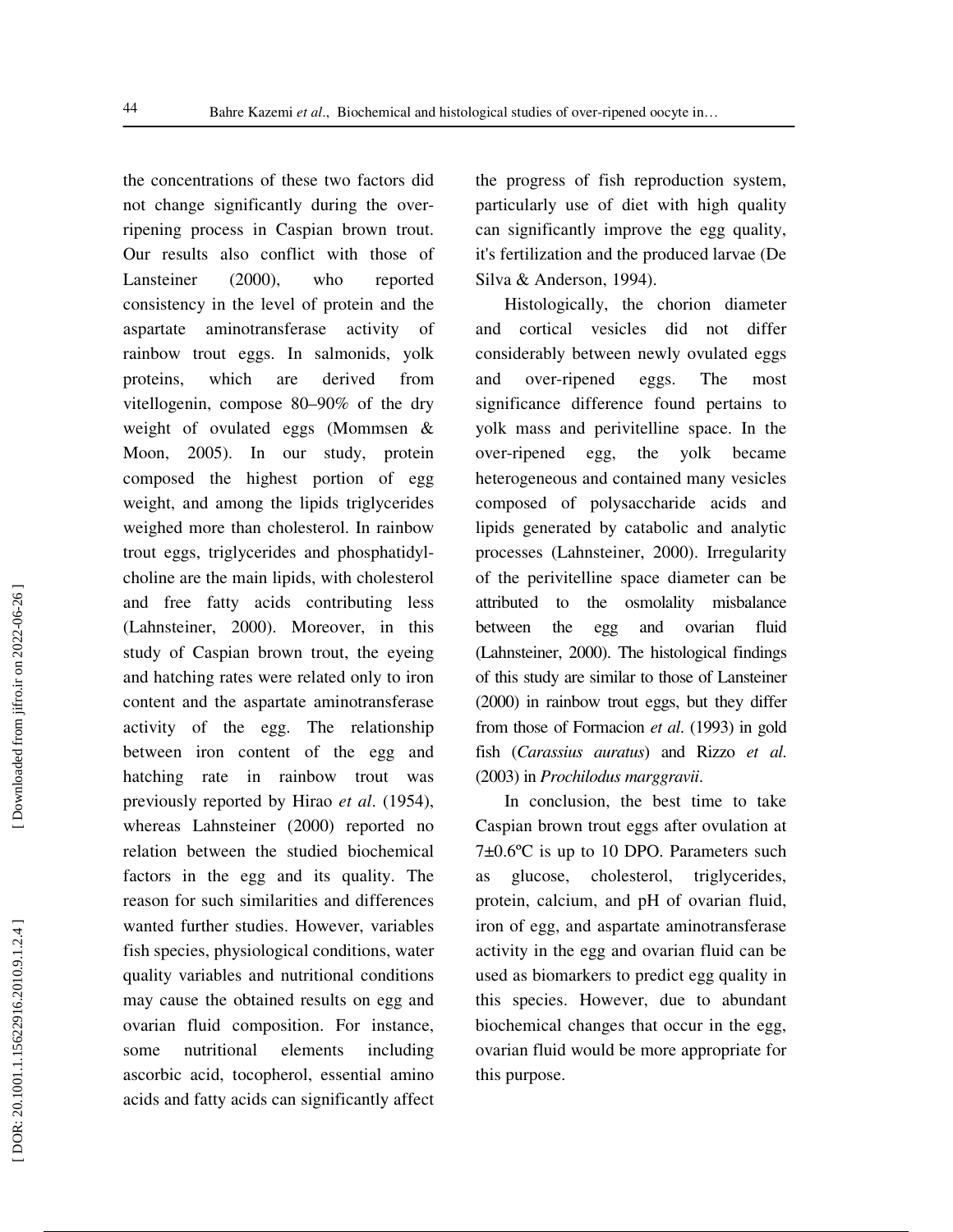### **Acknowledgements**

We would like to express our appreciation to staff in Science and Research Branch of the Islamic Azad University for collaboration. In addition, we thank the staff in Kelardasht Hatchery Center for generously providing the fish.

### **References**

- **Aegerter, S. and Jalabert, B., 2004.** Effects of post-ovulatory oocyte ageing and temperature on egg quality and on the occurrence of triploid fry in rainbow trout (*Oncorhynchus mykiss*). Aquaculture, 231**(1-4):**59-71.
- **Artiss, J.D. and Zak, B., 1997.** Measurement of cholesterol concentration. *In*: (N. Rifai, G.R. Warnick and M.H. Dominiczak eds). Handbook of lipoprotein testing, AACC Press, Washington DC. USA. pp.99-114.
- **Azuma, T., Ohta, H., Oda, S., Muto, K., Yada, T. and Unuma, T., 2003.** Changes in fertility of rainbow trout eggs retained in coelom. Fisheries Science, **69:**131-136.
- **Bahramian, B., 2001.** [The role of Kelardasht Cold-water Fish Reproduction and Culturing Center in *Salmo trutta caspius* restocking]. Mazandaran Fisheries Research Center Report, 59P. (in Persian).
- **Bauer, P.J., 1981.** Affinity and stoichiometry of calcium binding by Arsenazo. Journal of Analytical Biochemistry, **110:**61-72.
- **Bergmeyer, H.U., Horder, M. and Rej, R., 1986.** Approved recommendation on IFCC method for the measurement of catalytic

 concentration of enzymes. Part 2. IFCC method for aspartate amino transferase. Journal of Clinical Chemistry and Clinical Biochemistry, **24:**497-510.

- **Bonnet, E., Jalabert, B. and Bobe, J., 2003.** A 3-day in vitro storage of rainbow trout (*Oncorhynchus mykiss*) unfertilised eggs in coelomic fluid at 12 <sup>º</sup>C does not affect development success. Cybium, 27**(1):**47-51.
- **Burtis, C.A. and Ashwood, E.R., 1996.** Tietz fundamentals of clinical chemistry.  $4<sup>th</sup>$  edn. W.B. Saunders, pp.362-363 and 728-729.
- **Craik, J.C.A. and Harvey, S.M., 1984.** Biochemical changes associated with overripening of the eggs of rainbow trout (*Salmo gairdneri*). Aquaculture, 37**(4):**347-357.
- **De Silva, S.S. and Anderson, T.A., 1994.** Fish nutrition in aquaculture. Springer, 340P.
- **Drury, R.A.B. and Wallington, E.A., 1980.** Carleton's histological technique. Oxford University Press, 520P.
- **Fauvel, Ch., Omnes, M.H., Suquet, M. and Normant, Y., 1993.** Reliable assessment of overripening in turbot (*Scophthalmus maximus*) by a simple pH measurement. Aquaculture, 117**(1-2):**107-113.
- **Formacion, M.J., Hori, R. and Lam, T.J., 1993.** Over-ripening of ovulated eggs in goldfish. I. Morphological changes. Aquaculture, 114**(1- 2):**155-168.
- **Gaudemar, B.D.E. and Beall, E., 1998.** Effects of over-ripening on spawning behavior and reproductive success of Atlantic salmon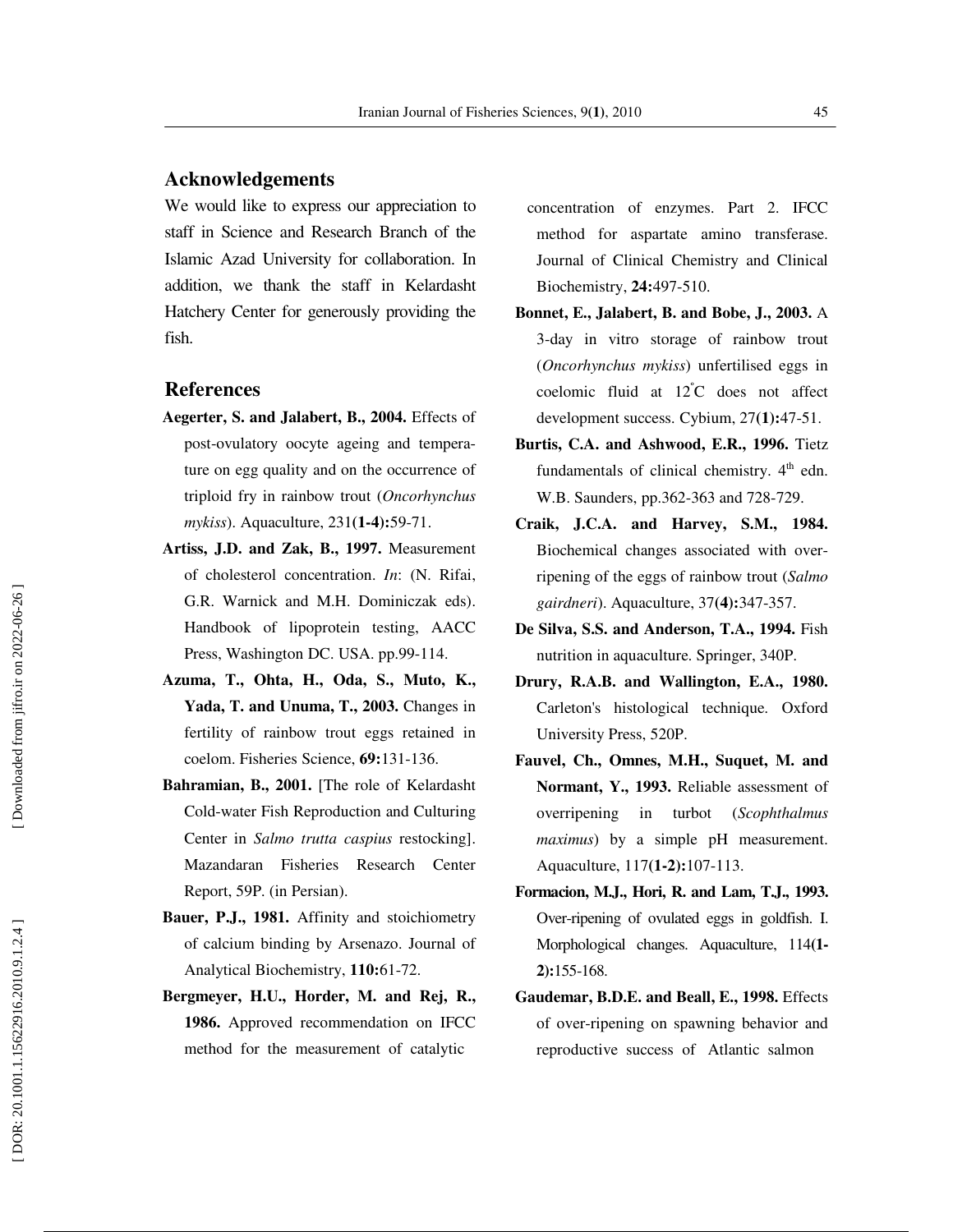females spawning in a controlled flow channel. Journal of Fish Biology, 53**(2):**434- 446.

- **Hirao, S., Yamada, J. and Kikuchi, R., 1954.** Relation between biochemical constituents of rainbow trout eggs and hatching rate. Bulletin of Japanese Society of Scientific Fisheries, **21:**240-243.
- **Lahnsteiner, F., 2000.** Morphological, physiological and biochemical parameters characterizing the over-ripening of rainbow trout eggs. Fish Physiology and Biochemistry, **23:**107-118.
- **Lahnsteiner, F., Weismann, T. and Patzer, R. A., 1995.** Composition of the ovarion fluid in 4 salmonid species: *Oncorhynchus mykiss*, *Salmo trutta lacustris*, *Salvelinus alpinus* and *Hucho hucho*. Reproduction Nutrition Development, **35:**456-474.
- **Lahnsteiner, F., Weismann, T. and Patzner, R.A., 1997.** Structure and Function of the ovarian cavity and oviduct and composition of the ovarian fluid in the bleak (*Alburnus alburnus*) Teleostei, Cyprinidae. Journal of Tissue and Cell, 29**(3):**305-314.
- **Lahnsteiner, F., Weismann, T. and Patzner, R.A., 1999.** Physiological and biochemical parameters for egg quality determination in lake trout (*Salmo trutta Lacustris*). Fish Physiology and Biochemistry, **20:**375-388.
- **Matsubara, T., Hara, A. and Takano, K., 1985.** Immunochemical identification and purification of coelomic fluid-specific protein in chum salmon (*Oncorhynchus keta*). Comparative Biochemistry and Physiology, **81:**309-314.
- **McPherson, R.A. and Pincus, M.R., 2007.** Henry's clinical diagnosis and management by laboratory methods,  $24<sup>th</sup>$  edition. W.B. Saunders, 1395P.
- **Mohagheghi Samarin, A., Ahmadi, M.R., Azuma, T., Rafiee, Gh. R., Mojazi Amiri, B. and Naghavi, M.R., 2008.** Influence of the time to egg stripping on eyeing and hatching rates in rainbow trout (*Oncorhynchus mykiss*) under cold temperatures. Aquaculture, 278**(1- 4):**195-198.
- **Mommsen, T.P. and Moon, T.W., 2005.** Environmental toxicology. Elsevier B.V., 435P.
- **Rime, H., Guitton, N., Pineau, Ch., Bonnet, E., Bobe, J. and Jalabert, B., 2004.** Postovulatory ageing and egg quality: A proteomic analysis of rainbow trout coelomic fluid. Reproductive Biology and Endocrinology, 2**(1):**26. doi: 10.1186/1477- 7827-2-26.
- **Rizzo, E., Godinho, H.P. and Sato, Y., 2003.** Short-term storage of oocytes from the neotropical teleost fish *Prochilodus marggravii*. Theriogenology, 60**(6):**1059- 1070.
- **Sakai, K., Nomura, M., Takashima, F. and Oto, H., 1975.** The over-ripening phenomenon of rainbow trout: Changes in the percentage of eyed eggs, hatching rate and incidence of abnormal alevins during the process of overripening. Bulletin of Japanese Society of Scientific Fisheries, 41**(8):**855-860.
- **Satia, B.P., Donalson, L.R., Smith, L.S. and Nightingale, J.N., 1974.** Composition of ovarian fluid and eggs of the university of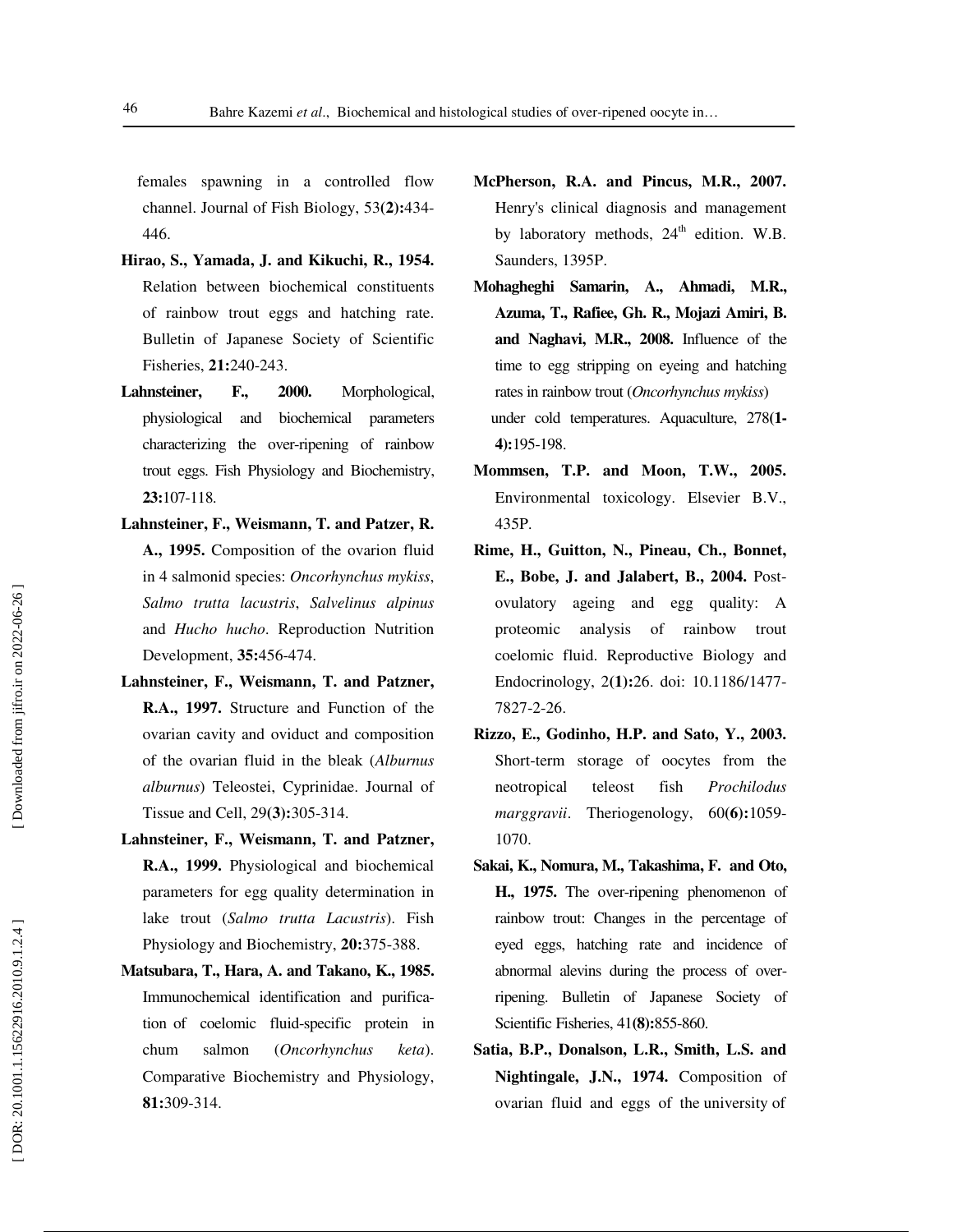Washington strain of rainbow trout (*Salmo gairdneri*). Journal of the Fisheries Research Board of Canada, **31:**1796-1799.

**Springate, J.R.C., Bromage, N.R., Elliott, J.A.K. and Hudson, D.L., 1984.** The timing of ovulation and stripping and their effects on the rates of fertilization and survival to

 eyeing, hatch and swim-up in the rainbow trout (*Salmo gairdneri*). Aquaculture, **43:**313- 322.

**Tietz, N.W., 1986.** Textbook of clinical chemistry. W.B. Saunders, pp:583-584 and 888-889.